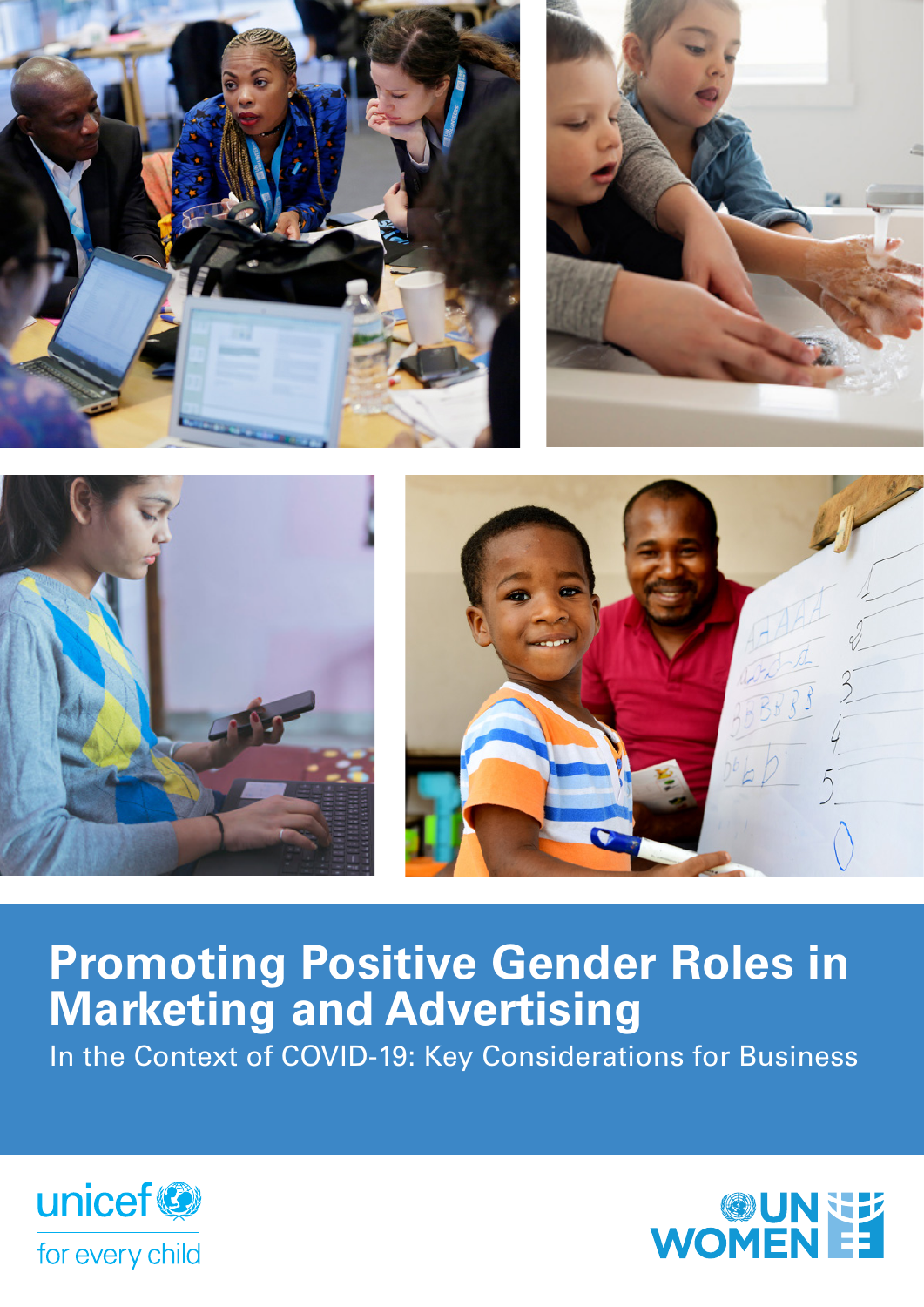## **Promoting Positive Gender Roles in Marketing and Advertising**

In the Context of COVID-19: Key Considerations for Business

April 2020

This document builds on material developed by UNICEF Programme Division, Gender, UNICEF Regional Office for South Asia, UNICEF Private Fundraising and Partnerships, and UN Women. It benefited from the contributions of multiple colleagues; writing was provided by Emer O'Doherty; editing was provided by Catherine Rutgers. We emphasize that this is an interim guidance note, developed in a rapidly evolving situation. It should not be seen as promoting particular work arrangements or other measures. Rather, it provides recommendations to business in relation to the social and economic crisis created by COVID-19. Some content may date quickly, and you are advised to check the sources and online information (via links) regularly.

Cover photo credits:

© UN Women/Ryan Brown, © UNICEF/UNI317535 Frank Dejongh, © Getty Images

The views expressed in this publication do not necessarily represent the views of UNICEF and UN Women, and UNICEF and UN Women make no representation concerning the source, originality, accuracy, completeness or reliability of any statement, information, data, finding, interpretation, advice or opinion contained herein. © United Nations Children's Fund (UNICEF) 2020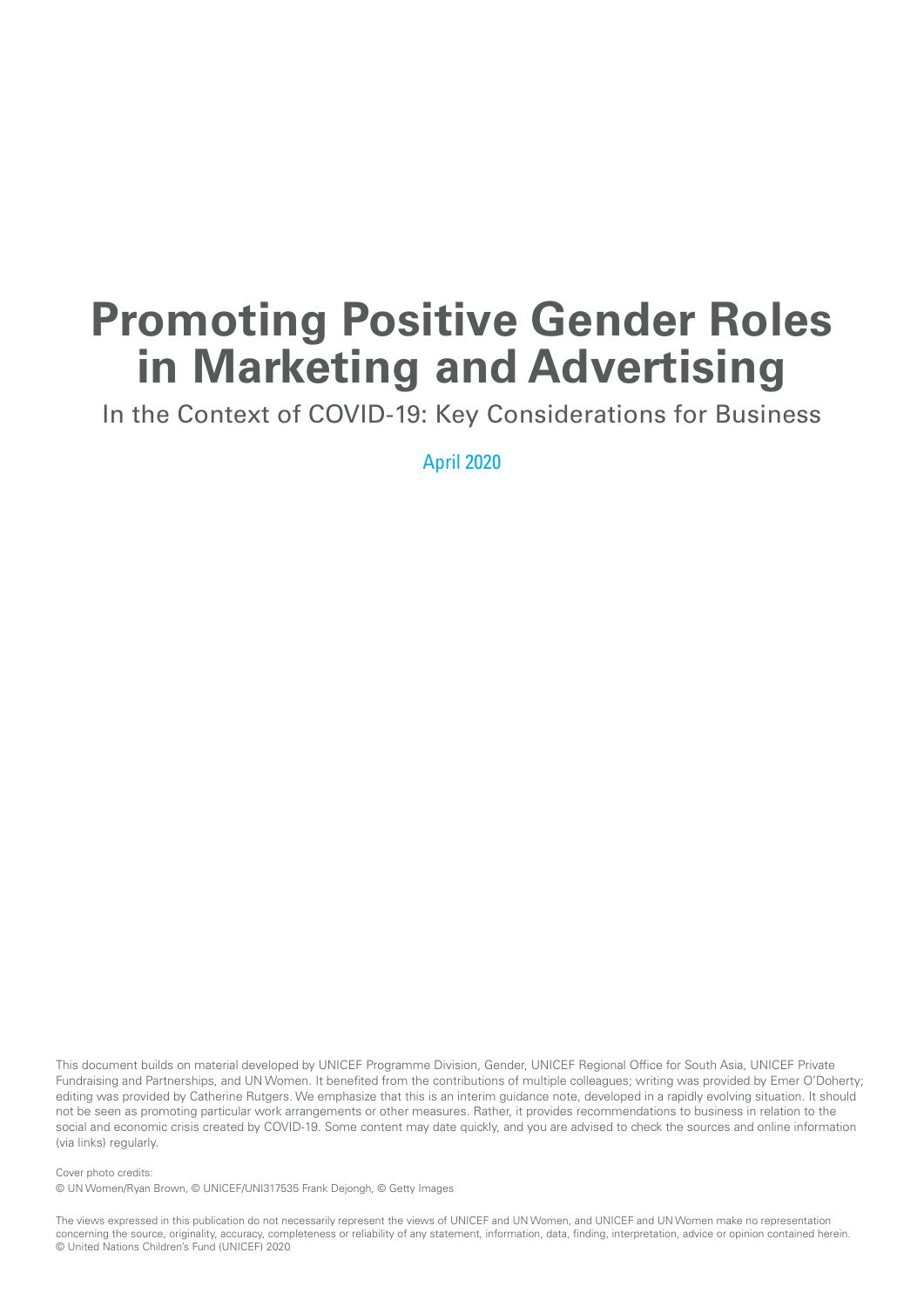# Introduction

**In an effort to address the impacts of COVID-19, companies are making a number of socially beneficial communications to the public. It is essential that these communications avoid harmful stereotypes and seek to depict positive and progressive gender portrayals. This document provides considerations for corporate entities currently creating socially beneficial communications.**

The unprecedented consequences of the coronavirus disease (COVID-19) outbreak are being felt around the world. Beyond the immediate public health risks of COVID-19, many women, children and their families are caught in a fast-evolving situation that has disrupted education and childcare, threatened protection from or treatment of all types of illnesses, and led to immediate or impending loss of household income. Restrictions on movement and the socioeconomic fallout of the crisis put women and children at heightened risk of abuse, neglect and violence.<sup>1</sup> Moreover, access to vital sexual and reproductive health and other health-care services is in jeopardy, while risks of domestic violence are increasing, along with the likelihood of child marriage and early pregnancy.

The COVID-19 outbreak is heavily affecting the labour market and the economy, including global supply chains, leading to widespread business disruptions. Loss of jobs and income, and rising poverty, are rapidly becoming a reality for many more workers.<sup>2</sup> The absence of adequate social protection systems further exacerbates the vulnerability of working families, and especially women, who make up a disproportionate percentage of the informal labour force.

For families at the front line of the response, there is heightened risk of exposure to illness, pressure of longer work hours, stress and mental trauma, which all have implications for children and other family members. In the health and social sectors worldwide, women constitute 70 per cent of workers, are less likely than men to have full-time employment, and face a significant gender pay gap.<sup>3</sup>

In the context of school and childcare closures, the domestic care responsibilities of parents working outside the home, especially women, have increased considerably. Globally, women already do three times as much unpaid care work as men. Experiences from other disease outbreaks, such as the Ebola virus disease and the Zika virus infection, show that this burden of care also increases women's risk of infection.

This makes for a challenging time to engage audiences with messages of service and support. While many brands are currently struggling to produce new marketing materials in response to the health crisis, others are taking the time to assess their messaging and ensure it reflects COVID-19 sensitivities around impacts such as social distancing and hygiene practices.

UNICEF and UN Women do not advocate using the topic of COVID-19 as a marketing opportunity; however, it is unavoidable that some media and brands or organizations will be particularly motivated to respond.

<sup>1</sup> *See, for example*: UNICEF, '[COVID-19: Children at heightened risk of abuse, neglect, exploitation and violence amidst intensifying containment measures](https://www.unicef.org/press-releases/covid-19-children-heightened-risk-abuse-neglect-exploitation-and-violence-amidst)', 20 March 2020.

<sup>2</sup> Initial estimates by the International Labour Organization "point to a significant rise in unemployment and underemployment in the wake of the virus, all figures indicate a substantial rise in global unemployment." (ILO, ['COVID-19 and the World of Work: Impact and policy responses](https://www.ilo.org/wcmsp5/groups/public/---dgreports/---dcomm/documents/briefingnote/wcms_738753.pdf)', 18 March 2020, p. 3).

<sup>3</sup> Boniol, Mathieu, et al., '[Gender Equity in the Health Workforce](https://www.who.int/hrh/resources/gender_equity-health_workforce_analysis/en/): Analysis of 104 countries', Working Paper 1, World Health Organization, Geneva, March 2019, p. 1.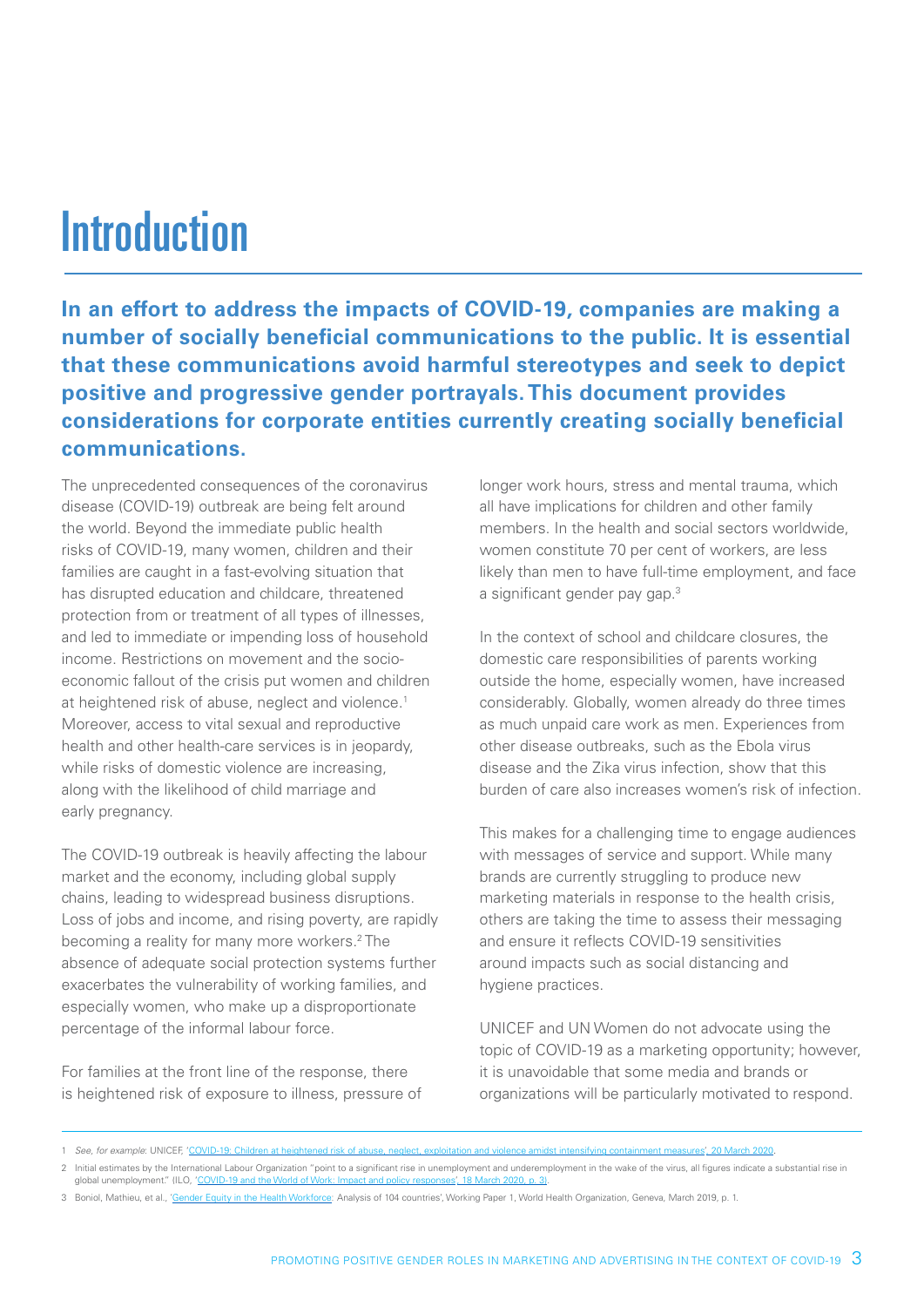Businesses may be communicating to customers or employees about protection against COVID-19, highlighting helpful products or services, reflecting the reality of changed lives or communicating initiatives for social good.

**During this time of global crisis, we have a crucial opportunity to inspire everyone to work together in the ongoing enterprise of promoting positive gender roles to everyone's benefit.**

Marketing communications have always had a unique platform for portraying empowering gender roles, allowing girls' and women's voices to be heard and representing their needs as well as those of boys and men. In all types of public or internal communication, it is also important to recognize that unconscious bias can lead to unintended use of harmful stereotypes, especially in such a fast-moving situation.

When we depict positive gender roles, taking care to include female perspectives and avoid harmful stereotypes around women's and girls' roles in society, media and marketing and advertising, we can play a proactive role in challenging social norms and discrimination and balancing the burden of care currently experienced in homes around the world.

Emergencies can offer opportunities for heightened awareness around positive change and promote the importance of women's voices and leadership. The current situation provides a chance to disrupt gender stereotypes, change traditional narratives, and show that leadership and decision-making, household chores, and caring for and teaching children can and should be shared responsibilities, advancing equality for all.

# Considerations to Ensure Gender Equality and Positive Representation Through Marketing and Advertising

Marketing communications during the COVID-19 crisis can act as a positive force in driving gender equality for the benefit of all. To avoid harmful gender stereotypes that can increase the burden on women and girls, consider applying the **3Ps – Presence, Perspective and Personality:** <sup>4</sup>

**Presence** considers who is featured in the communication. Ensure that a diversity of people – including girls and boys, women and men – are included to reflect the world in which we live.

### **PRESENCE PERSPECTIVE PERSONALITY**

**Perspective** relates to the framing of the communication, and from whose perspective the story is told. Take care to feature female and male perspectives, equally.

**Personality** refers to the depth of the character. Portray men and women, children and young people as multidimensional, with their own depth of personality and agency.

<sup>4</sup> The 3Ps were developed by the Unstereotype Alliance, UN Women's action platform that seeks to eradicate harmful gender-based stereotypes in all advertising and media content, [https://www.unstereotypealliance.org.](https://www.unstereotypealliance.org)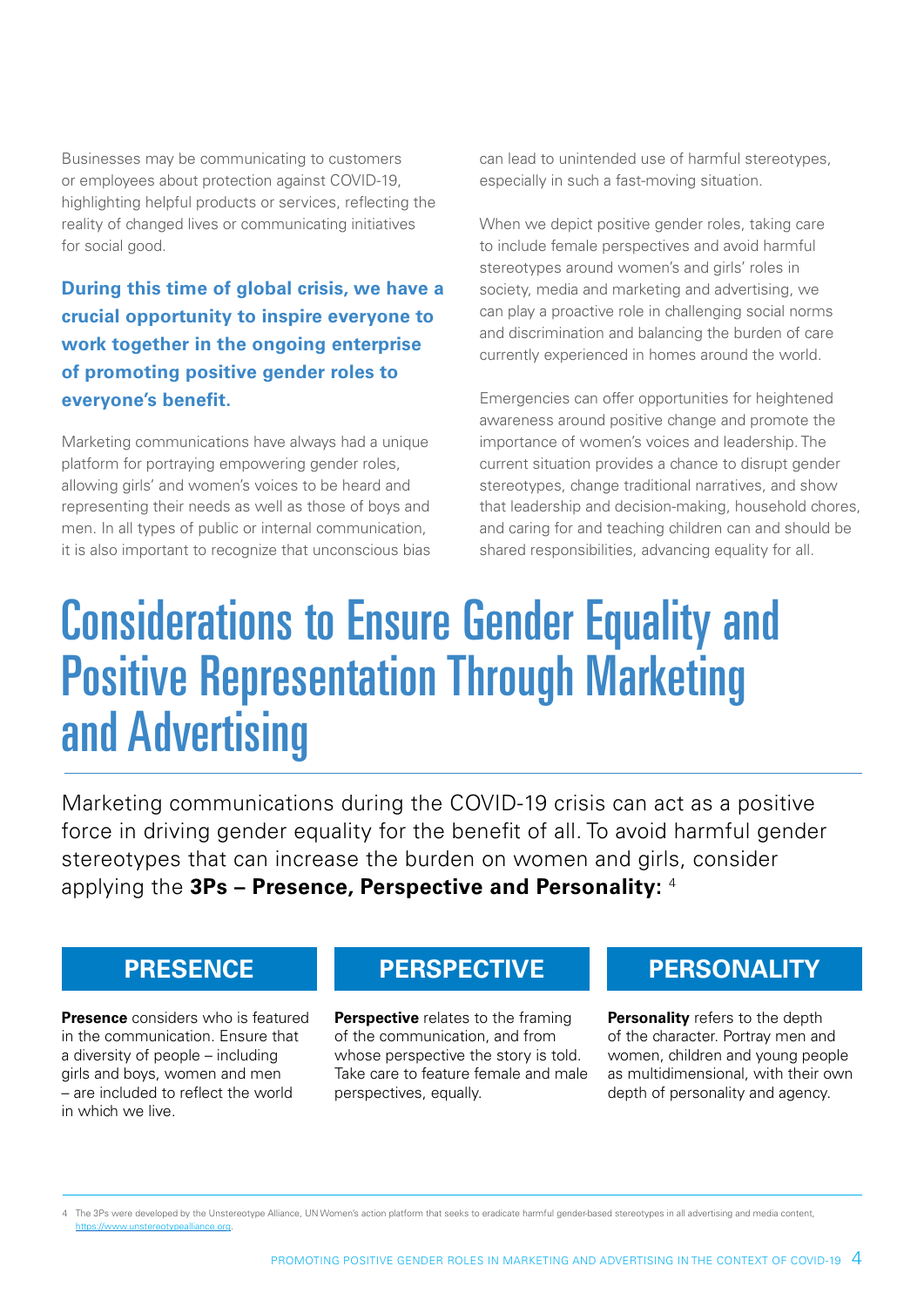## **DEPICTING WORK PRACTICES**



As business puts in place steps to protect workers' risk of exposure and many employees work from home for the first time, consider showing the diversity of employees, workplaces and household types as well as the availability and use of technology and practical solutions around the world. For example, marketing and advertising communications could look to:

- Include women and men at work in a variety of situations and leadership roles.
- Reflect the reality of diverse family settings and working practices, including multi-generation households, single mother- or father-led families, and other non-nuclear family set-ups.
- Show teleworking situations to reflect shared solutions in diverse households (couples and other male and female family members sharing space, house-share/roommate situations, etc.).
- Include all genders and diverse settings in content giving advice on how to socially distance, implement safe ways of commuting or receive deliveries into the home.
- When illustrating health-care settings, reflect the reality that 70 per cent of health and social sector workers worldwide are women, and show women as doctors and decision makers, not only nurses, cleaners or caterers.
- Show how technological solutions in a family context allow all members of a household to work effectively, and show women using technology as much as men.
- Depict women in non-traditional work roles (e.g., women migrating back to the village after a factory shutdown or leaving a technology company that is closing for a few weeks).
- Include all genders in images and content, showing the diversity of society across race, class, ability and body size.

## **DEPICTING EDUCATION AT HOME**

As more countries take measures to limit the movement of citizens to protect health, there will be an increased need for educational resources and tools for teaching children at home. To promote positive portrayals of gender roles, consider if content could:

- Show both men and women helping children of all ages in home-schooling situations, not just mothers.
- Portray girls as well as boys being given time, space and resources to continue with home-studies when schools are closed.
- Look to ensure that suitable home-schooling resources such as learning materials, books, toys and games are available and accessible for both boys and girls. Take care to avoid conveying harmful stereotypes.
- Show girls and boys in non-stereotypical home-learning activities (e.g., girls can pursue activities related to science, technology, engineering and mathematics, while boys can also practise arts or languages).
- Show men as well as women demonstrating correct methods of handwashing to children.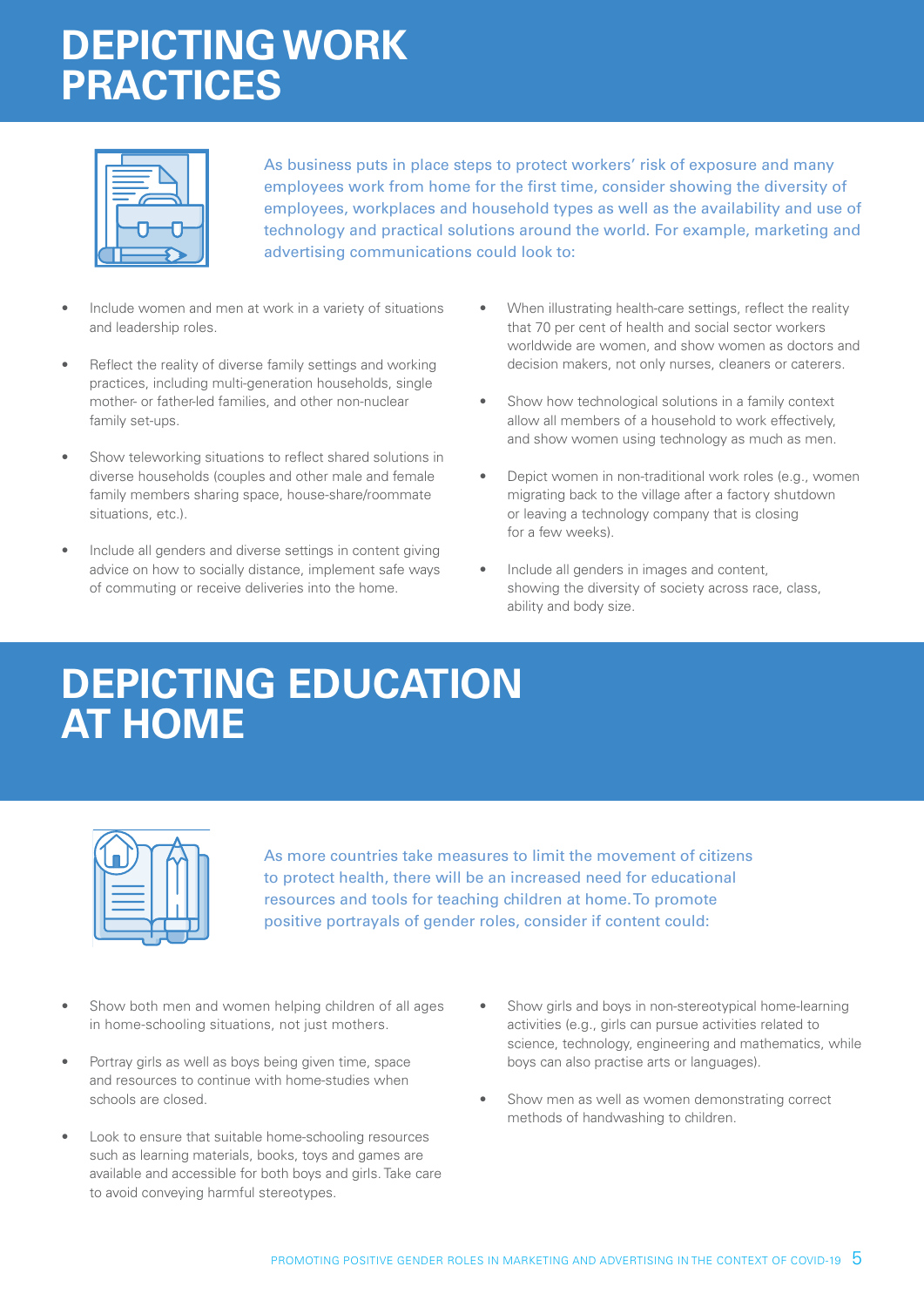## **DEPICTING HOUSEHOLD TASKS AND BURDEN OF CARE**



With normal shopping habits suspended and families restricted to their homes, communications might show how all family members can contribute to household tasks and caregiving responsibilities. For example:

- Emphasize equal sharing of all types of work and offer messaging that encourages shared responsibilities and promotes equal opportunities within the household.
- Ensure boys and men are also shown preparing meals, doing housework, taking care of children in the home or bringing children to health centres or hospitals; show boys and men using cleaning products in a competent manner.
- Show fathers as well as mothers demonstrating correct methods of handwashing and preparing healthy meals. Make sure not to reinforce the misconception that family hygiene is the sole responsibility of mothers or other female family members.
- Show men and boys caring for young children, the sick and the elderly, as well as women and girls.
- Consider using marketing and advertising channels to promote messages to end violence within households against women and children.
- Make sure household tasks traditionally associated with women are portrayed with equal importance as traditional male tasks. Use communications to promote the idea that traditionally 'female tasks' should also be carried out by men and boys, and that women and girls can do traditionally 'male' tasks.

### **COMMUNICATING OPTIONS FOR HOME EXERCISE AND PERSONAL HEALTH**



With movement outdoors restricted, consider harmful stereotypes around the way keeping healthy in the home is presented. For example, content could look to:

- Show both girls and boys, women and men exercising at home and show both mothers and fathers, and other female and male caregivers engaging in exercise (with or without children).
- Avoid gender stereotyping the kinds of sports in which boys/men and girls/women are participating, and keep an equal balance in portraying girls' and boys' skills and capacities in practising sports.
- Avoid messages that encourage women and girls to use quarantine as a time to lose weight or achieve beauty standards.
- In communication portraying and/or encouraging children and parents to talk about emotions or the psychological burdens of the pandemic, show children and parents, especially boys and fathers, to be experiencing and expressing all spectrums of emotion, including sadness and grief.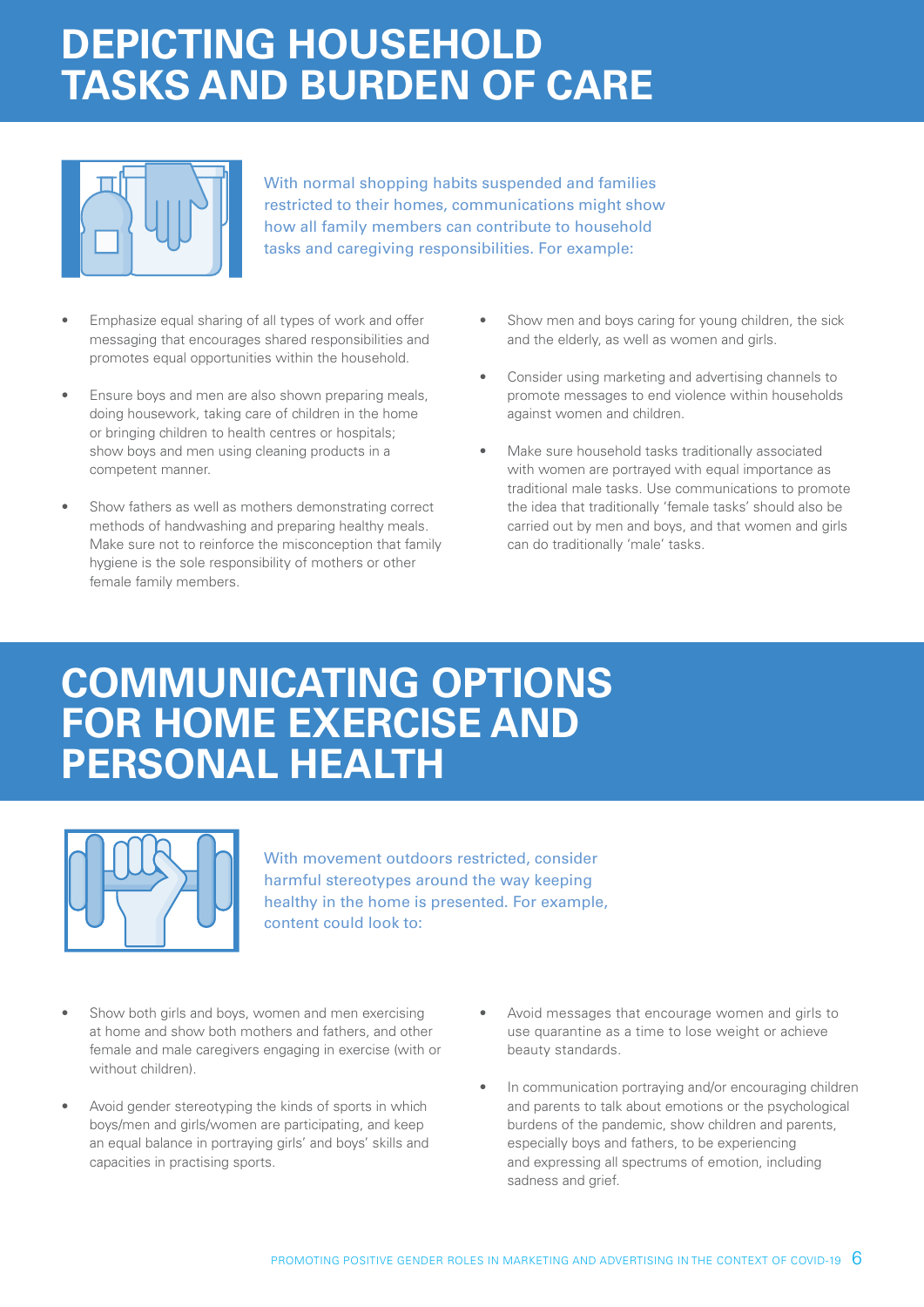# Act for Gender Equality Beyond Marketing

Businesses also have a vital role in taking action to support empowering gender norms beyond marketing, advertising and other communications. During the COVID-19 crisis, it is increasingly important for the private sector to protect the most vulnerable groups. The seven Women's Empowerment Principles<sup>5</sup>, for example, offer a vigorous framework for business in understanding and applying concrete measures to promote gender equality.

The points outlined below provide ideas for action that support positive gender norms in the workplace, marketplace and community.

#### **Workplace**

Ensure that all companies adopt and implement workplace policies that are gender-sensitive and inclusive of new COVID-19 challenges, e.g., how to ensure safety, and deliver training and professional development. Such action could aim to:

- Adopt flexible working arrangements with full pay during the COVID-19 crisis, particularly for parents and other caregivers, including both men and women, and demonstrating their important roles within families.
- Support employees who are unexpectedly working from home through online guidance and training on remote working arrangements, processes and technology.
- Consider providing hazard pay to workers in the service industry (a majority of whom are women) to cover, at minimum, medical insurance.
- Set up easily accessible hotline services for employees that provide resources and guidance for preventing domestic abuse and violence, and to report risk or instances in the home or other settings.

#### **Marketplace**

Step up as a responsible business to help contain COVID-19 and make us safer, stronger and more connected through inclusive and

responsive supply chain policies and standards of engagement. For example:

- Ensure diversity in supply chains, including by supporting women-owned suppliers and making them more visible through pro bono ads.
- Take the opportunity to discover new local businesses, particularly women-owned companies, and support them by sourcing their products and services.
- Support local retailers to leverage connectivity and mobile services to sell their products.
- Connect small- and women-owned businesses with grants and funding opportunities.

#### **Community**

In times of crisis, such as COVID-19, there are many ways for businesses to support their customers and the broader community. In just a short list of examples, companies can:

- Contribute targeted financial products and services that help women and girls overcome specific COVID-19 challenges.
- Donate personal protective equipment, food and services.
- Consider supporting employees' household costs for rent and utilities (water, gas, electricity, internet access).

<sup>5</sup> The Women's Empowerment Principles (WEPs) are based on international labour and human rights standards, and grounded in the recognition that businesses have a stake in and a<br>responsibility for gender equality and women's responsibility for gender equality and women's empowerment. For more information and associated resources, see: https:// through the WE EMPOWER G7 programme (2018-2020).